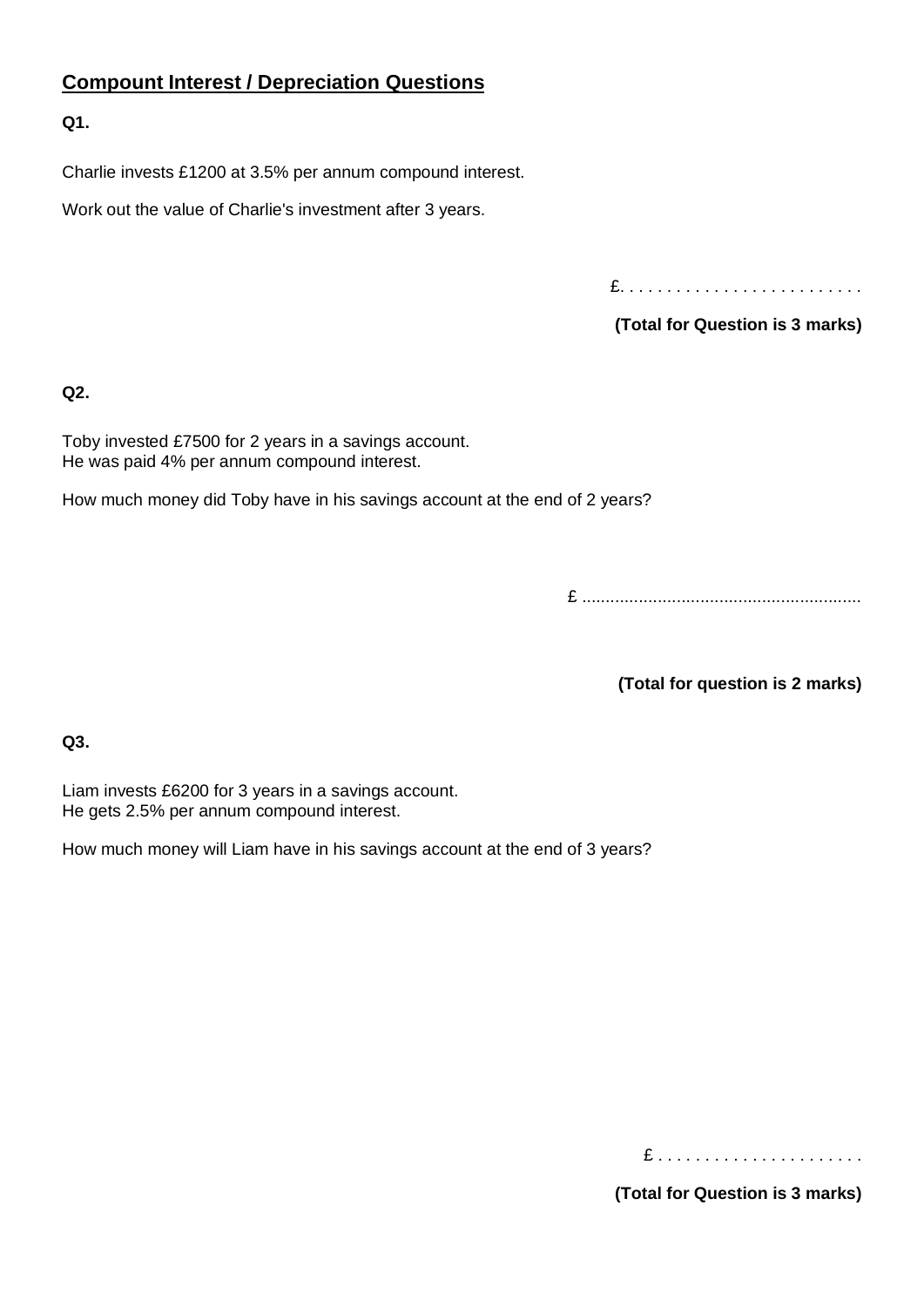**Q4.**

Northern Bank has two types of account. Both accounts pay compound interest.

| Cash savings account | <b>Shares account</b> |
|----------------------|-----------------------|
| Interest             | Interest              |
| $2.5%$ per annum     | 3.5% per annum        |

Ali invests £2000 in the cash savings account. Ben invests £1600 in the shares account.

(a) Work out who will get the most interest by the end of 3 years.

You must show all your working.

|                                                                                                              | (4)             |
|--------------------------------------------------------------------------------------------------------------|-----------------|
| In the 3rd year the rate of interest for the shares account is changed to 4% per annum.                      |                 |
| (b) Does this affect who will get the most interest by the end of 3 years?<br>Give a reason for your answer. |                 |
|                                                                                                              |                 |
|                                                                                                              | 44 <sup>1</sup> |

**(1)**

# **(Total for question = 5 marks)**

# **Q5.**

The population of a city increased by 5.2% for the year 2014

At the beginning of 2015 the population of the city was 1560 000

Lin assumes that the population will continue to increase at a constant rate of 5.2% each year.

(a) Use Lin's assumption to estimate the population of the city at the beginning of 2017 Give your answer correct to 3 significant figures.

...........................................................

**(3)**

(b) (i) Use Lin's assumption to work out the year in which the population of the city will reach 2 000 000

.........................................................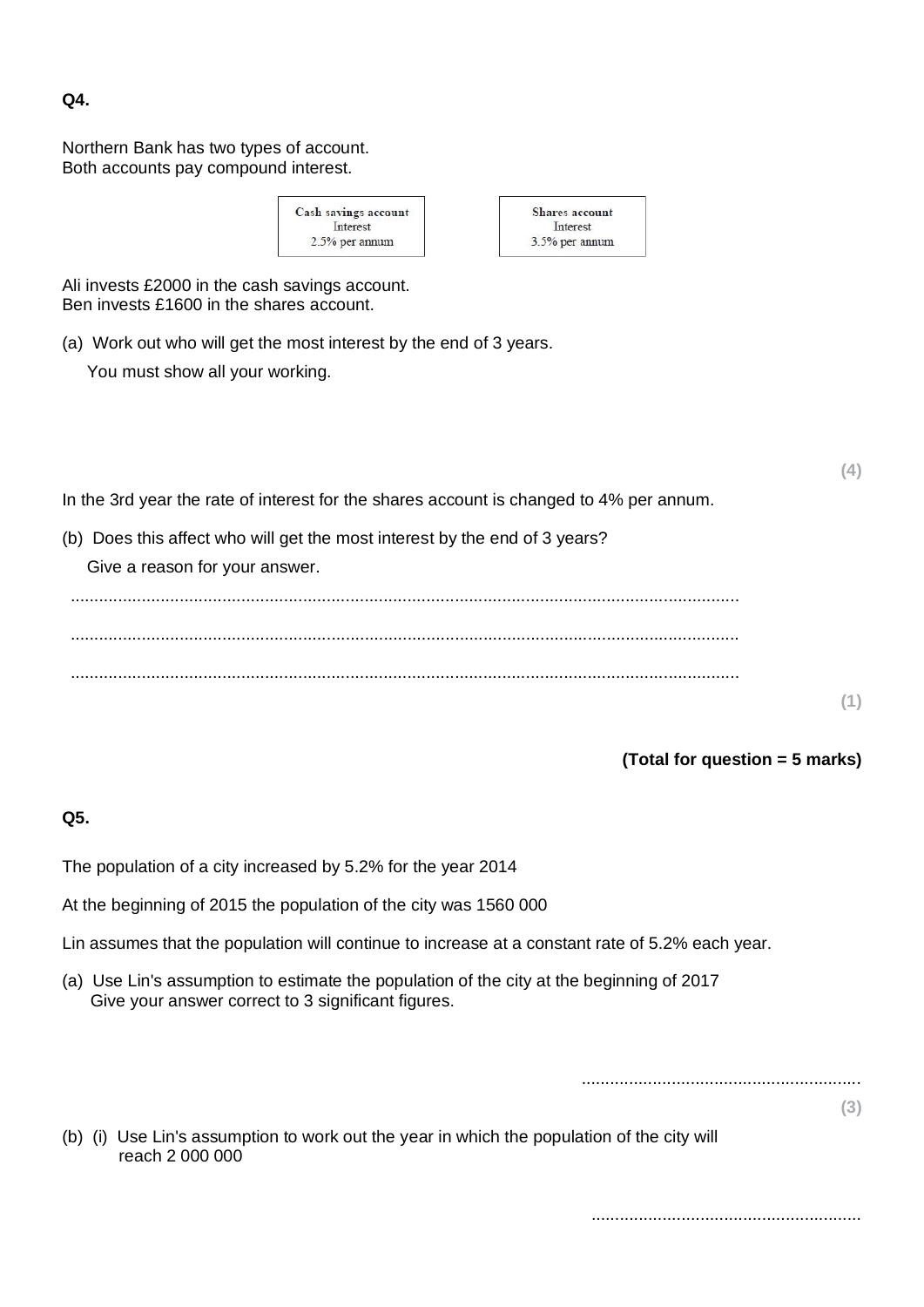| (ii) If Lin's assumption about the rate of increase of the population is too low, |
|-----------------------------------------------------------------------------------|
| how might this affect your answer to (b)(i)?                                      |

**(3)**

#### **(Total for question = 6 marks)**

#### **Q6.**

Becky buys a new car for £20 000

The value of this car will depreciate

by 15% at the end of the first year then by 10% at the end of every year after the first year.

After how many years will the car have a value of less than £15 000?

You must show all your working.

..............................................................................................................................................

**(Total for Question is 4 marks)**

# **Q7.**

Danny bought a car for £10 000

The value of the car depreciated by 20% in the first year. Then the value of the car depreciated by 10% in the second year.

Work out the value of Danny's car at the end of two years.

£ . . . . . . . . . . . . . . . . . .

**(Total for Question is 3 marks)**